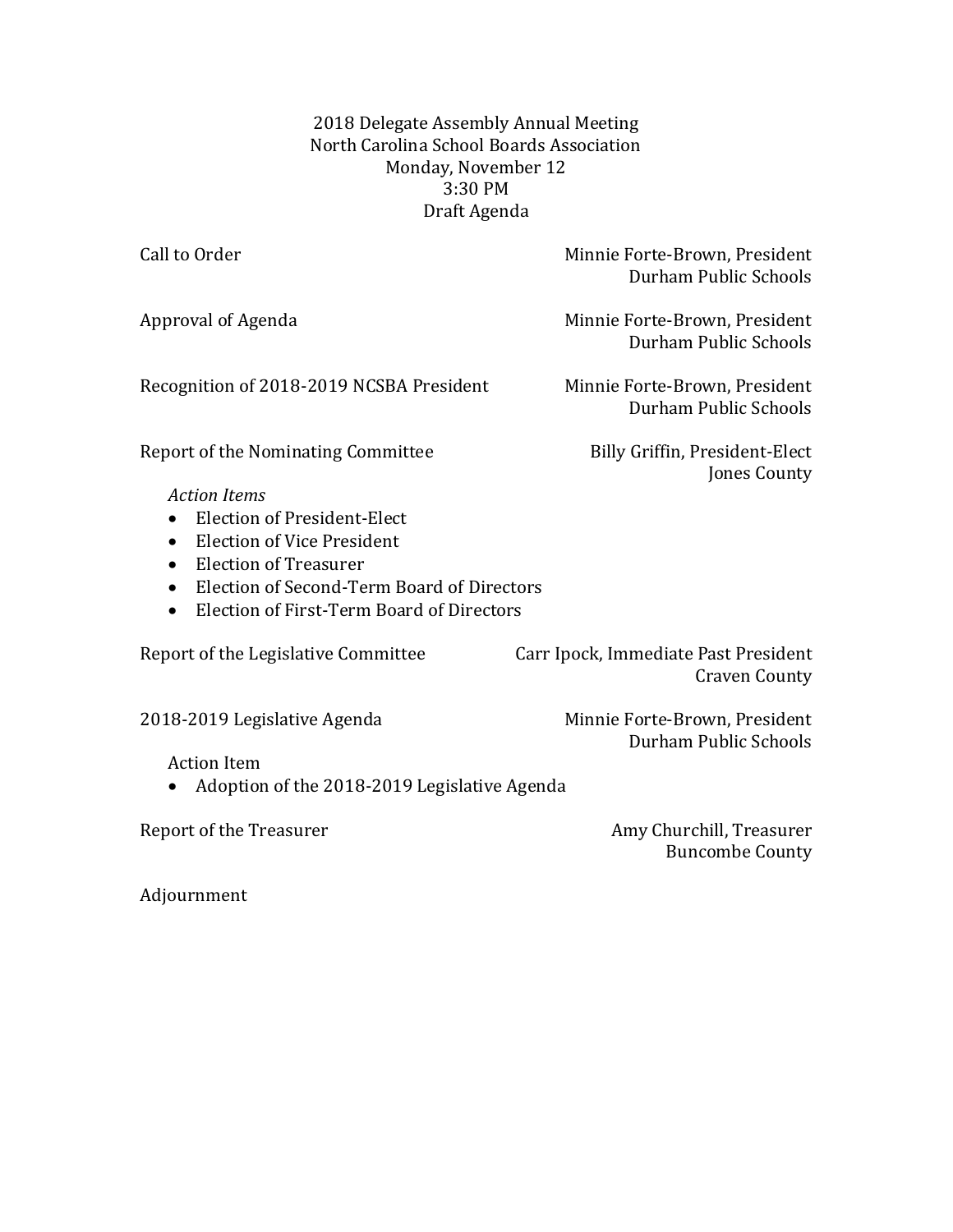# **Delegate Assembly Action Items**

### **NCSBA Board of Directors: Nominees for Officer Positions**



President-Elect Brenda Stephens, Orange County

- Member of the Orange County Board of Education since 1998
- Long history of public service
- Serves on NCSBA's Legislative and Budget/Finance committees



Vice President

Amy Churchill, Buncombe County

- Member of the Buncombe County Board of Education since 2012
- Currently employed as a respiratory therapist
- Serves on NCSBA's Conference Planning and Legislative committees



**Treasurer** 

Earl Taylor, Onslow County

- Member of the Onslow County Board of Education since 2012
- Retired educator, curriculum director, and public affairs officer with the Onslow County Schools
- Serves on NCSBA's Conference Planning and Legislative committees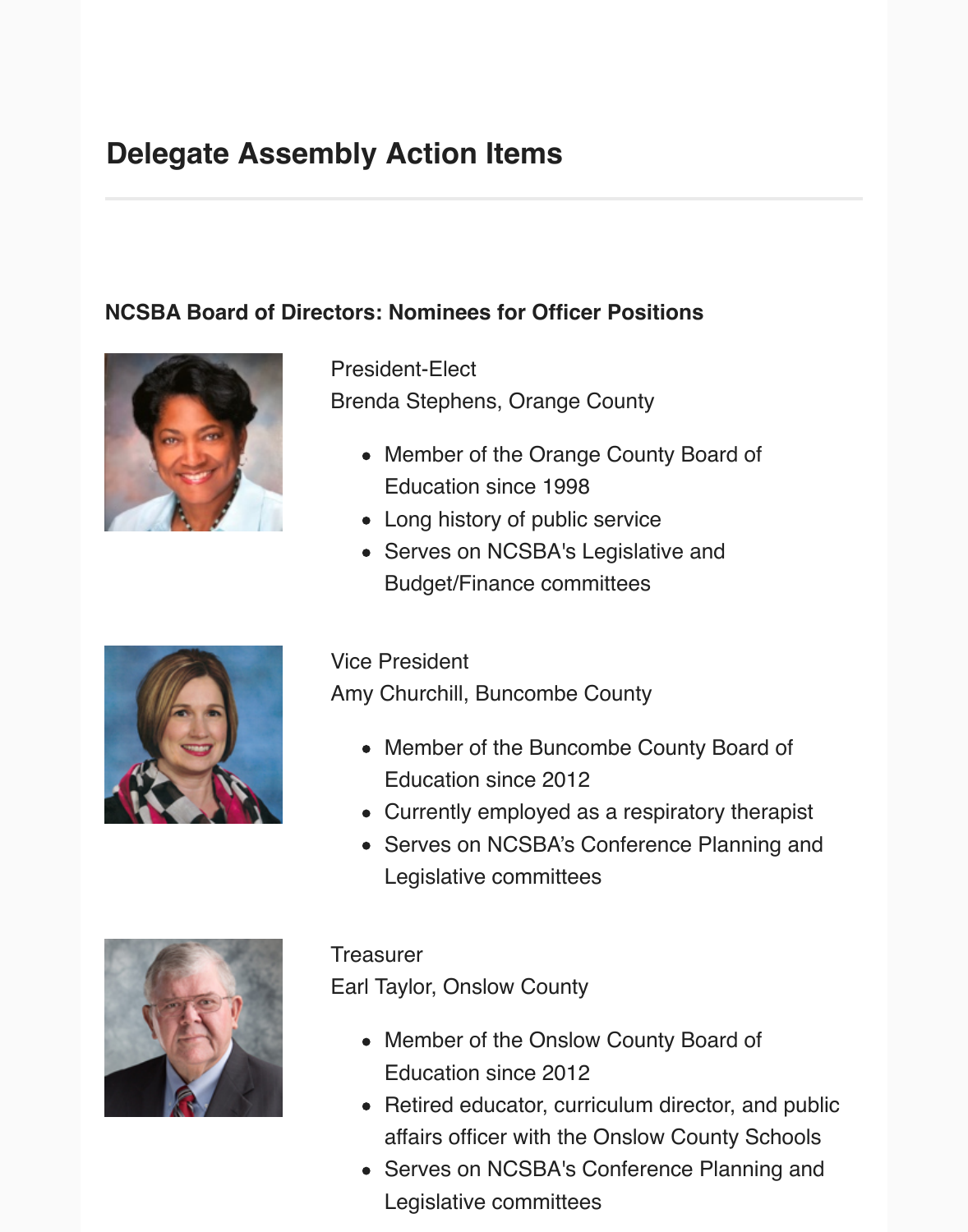### **NCSBA Board of Directors: Nominees for a Second Two-Year Term**



Coleman Barbour, Whiteville City

- Member of the Whiteville City Board of Education since 2014
- Former teacher, principal, and assistant superintendent
- Serves on the Conference Planning and Goals & Directions committees



Ed Dennison, Moore County

- Member of the Moore County Board of Education since 2010
- Served as a school board member in Michigan
- Serves on the Legislative and Goals & Directions committees

Lucy Edwards, Northampton County

- Member of the Northampton County Board of Education since 2014
- Former teacher, building-level administrator at all grade levels, central office director, and NC Center for Advancement of Teaching consultant
- Serves on the Legislative and Goals & Directions committees



Christian Overton, Camden County

- Member of the Camden County Board of Education since 2008
- Currently chair of the board
- Serves on the Conference Planning and Goals & Directions committees

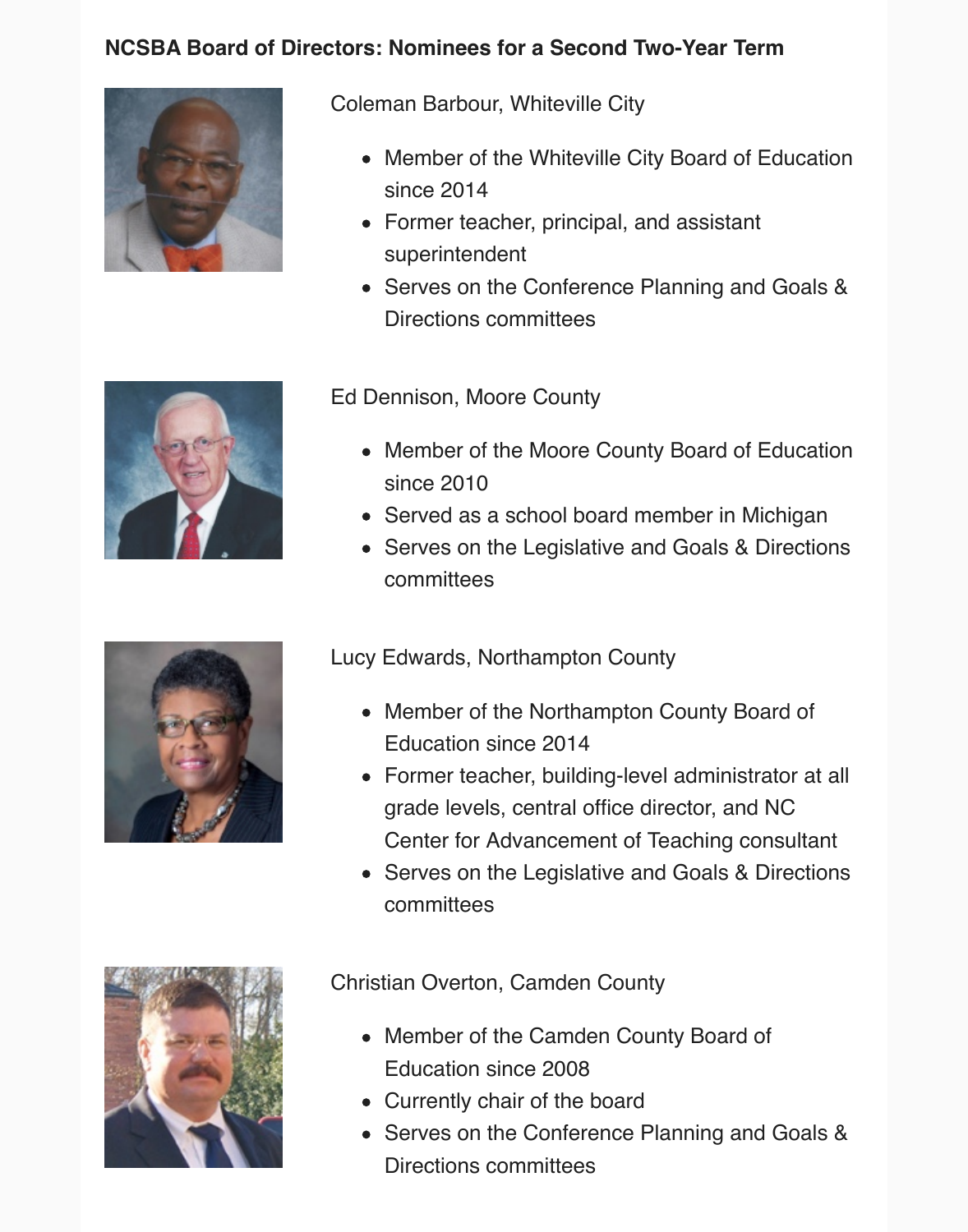

Darrell Pennell, Caldwell County

- Member of the Caldwell County Board of Education since 2010
- Retired from classroom teaching after 33 years
- Serves on the Legislative and Goals & Directions committees

Carol Worley, Clinton City

- Member of the Clinton City Board of Education since 2010
- Served as chair and vice chair of the board
- Serves on the Conference Planning and Legislative committees

### **NCSBA Board of Directors: Nominees for a First Two-Year Term**



Patricia Burden, Wayne County

- Member of the Wayne County Board of Education since 2016
- Former teacher and school administrator, serving in California, Florida, and Pennsylvania
- Named Principal of the Year on two occasions and Educator of the year by several Wayne County civic groups



Randy Burns, Burke County

- Member of the Burke County Board of Education since 2011
- Currently serves as chair of the board
- Works as an engineering technologist at the NC Center for Engeering Technologies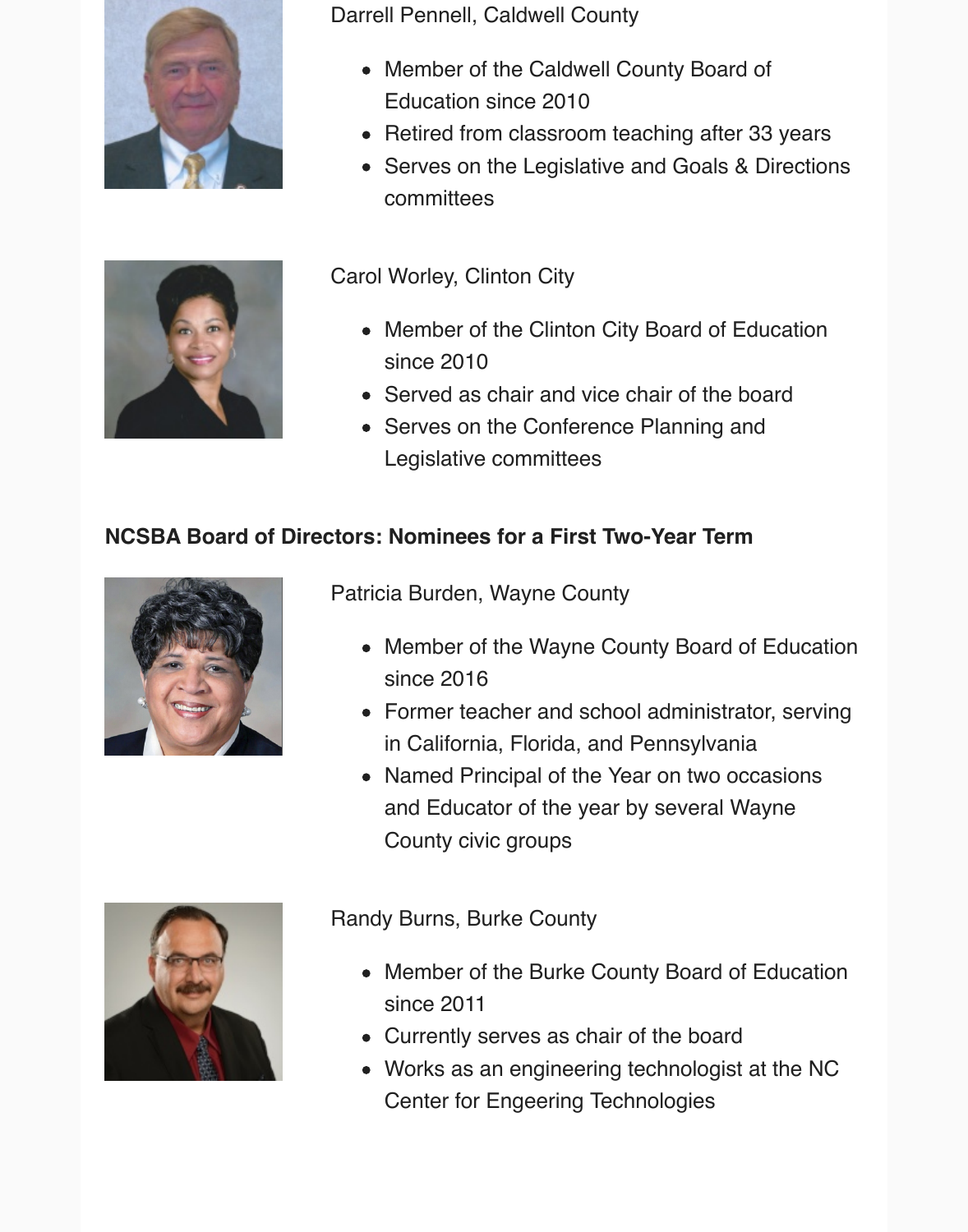



Mac Hodges, Beaufort County

- Member of the Beaufort County Board of Education since 1984
- Currently serves as chair of the board
- Originally elected to the Washington City Board of Education and continued service through the merging of Washington City and Beaufort County school districts.

W.G. "Dub" Potts, Davie County

- Member of the Davie County Board of Education since 2016
- Former superintendent
- Past chair and active member of Davie County Smart Start



Barry Shoemaker, Cabarrus County

- Member of the Cabarrus County Board of Education since 2012
- Served as a trustee of the North Carolina School Boards Trust
- Active with the YMCA Board of Directors and the Cabarrus County Education Foundation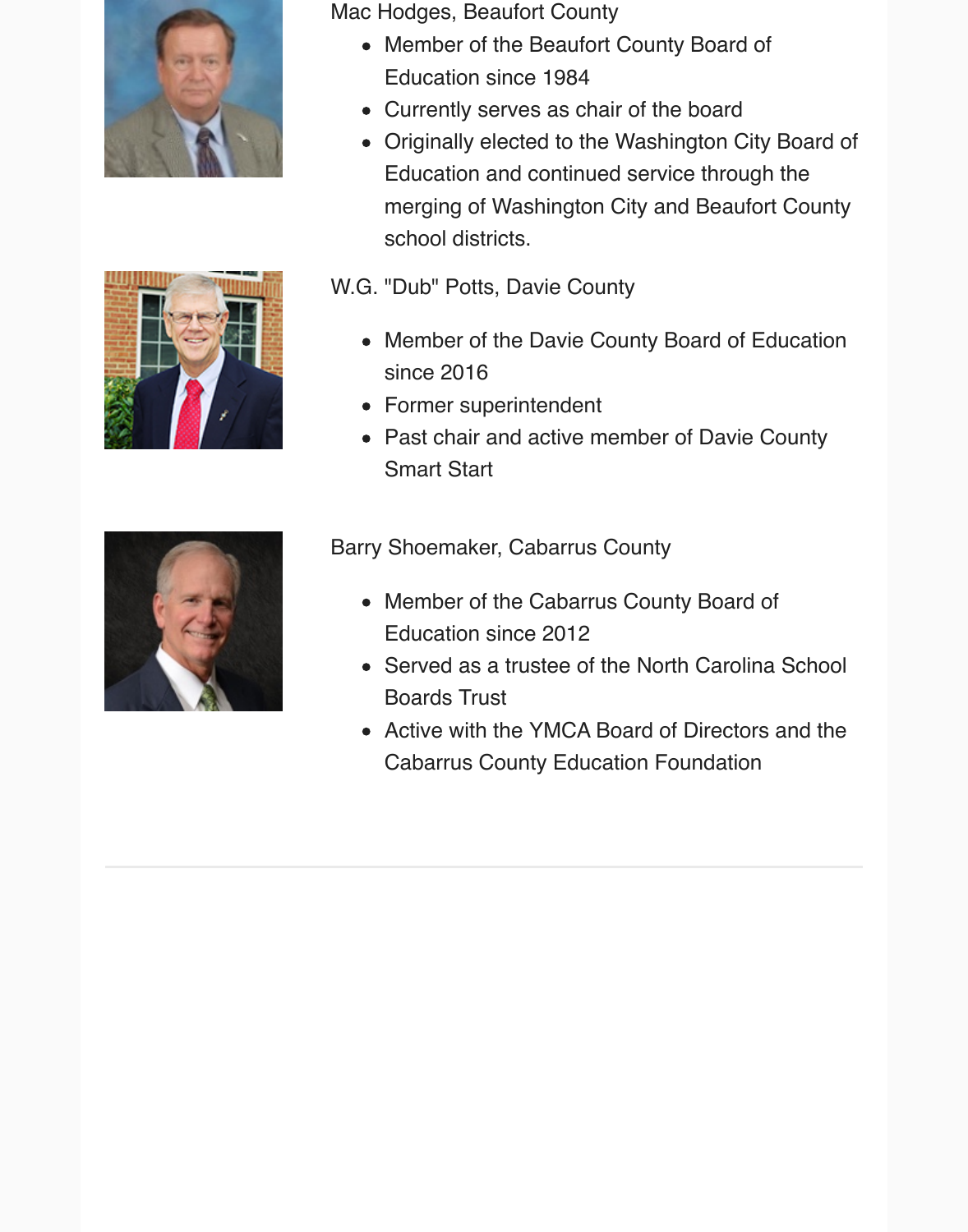## **NORTH CAROLINA SCHOOL BOARDS ASSOCIATION 2019-2020 LEGISLATIVE AGENDA**

The North Carolina School Boards Association (NCSBA) is a volunteer membership association representing all 115 local boards of education in North Carolina and the board of the Cherokee nation. NCSBA provides advocacy, leadership, and services that enable school boards to govern at the highest level. For the general improvement and betterment of public education in North Carolina, NCSBA will advocate for the following items during the 2019-20 biennium legislative session.

#### *Ensuring Student Success*

*School Calendar***:** Given North Carolina's recent experiences with Hurricanes Florence, Michael and Matthew, along with numerous annual snowstorms, locally elected officials could better plan and prepare for weather related school closings if they had more control to set local school calendars.

Additionally, calendar flexibility is currently granted to public charter schools and low-performing (Restart) schools because it can positively impact student achievement. By allowing similar flexibility to ALL public schools, local school boards can choose to:

- Schedule first semester exams before winter break
- Align K-12 calendars with Community College and University calendars

**School Technology:** Dating back to a 2008 court judgment of \$748 million, the State still owes public schools \$730 million in technology funding. An arrangement to settle the debt has not yet been established. The ongoing transition among NC's public schools into the digital age is a widely supported investment. NCSBA is committed to working with the General Assembly to reach a mutually beneficial resolution.

*Low-Performing Schools*: Revise the definition of a low-performing school because a school that "meets expected growth" should not be labeled as such.

Additionally, a grant program should be established to implement new innovative programs in low-performing schools.

#### *Providing a Safe Learning Environment*

*Student Support Personnel (School Psychologists, Social Workers, Counselors, and Nurses)***:** It is critical to properly staff public schools with the necessary support structure for the social, emotional, and mental health needs of students. The General Assembly should provide sufficient allotments to meet the nationally recommended staff to student ratios for these positions.

*School Resource Officers***:** The General Assembly should provide the appropriate funding to have a full-time resource officer in each school. Additional pay, training, and education should be provided for this unique law enforcement position.

#### *Ensuring Efficient Operations*

*School Construction/Capital***:** Allow North Carolinians to vote on a significant statewide school bond and establish more local option sales taxes to help LEAs address the multi-billion-dollar backlog of school construction needs.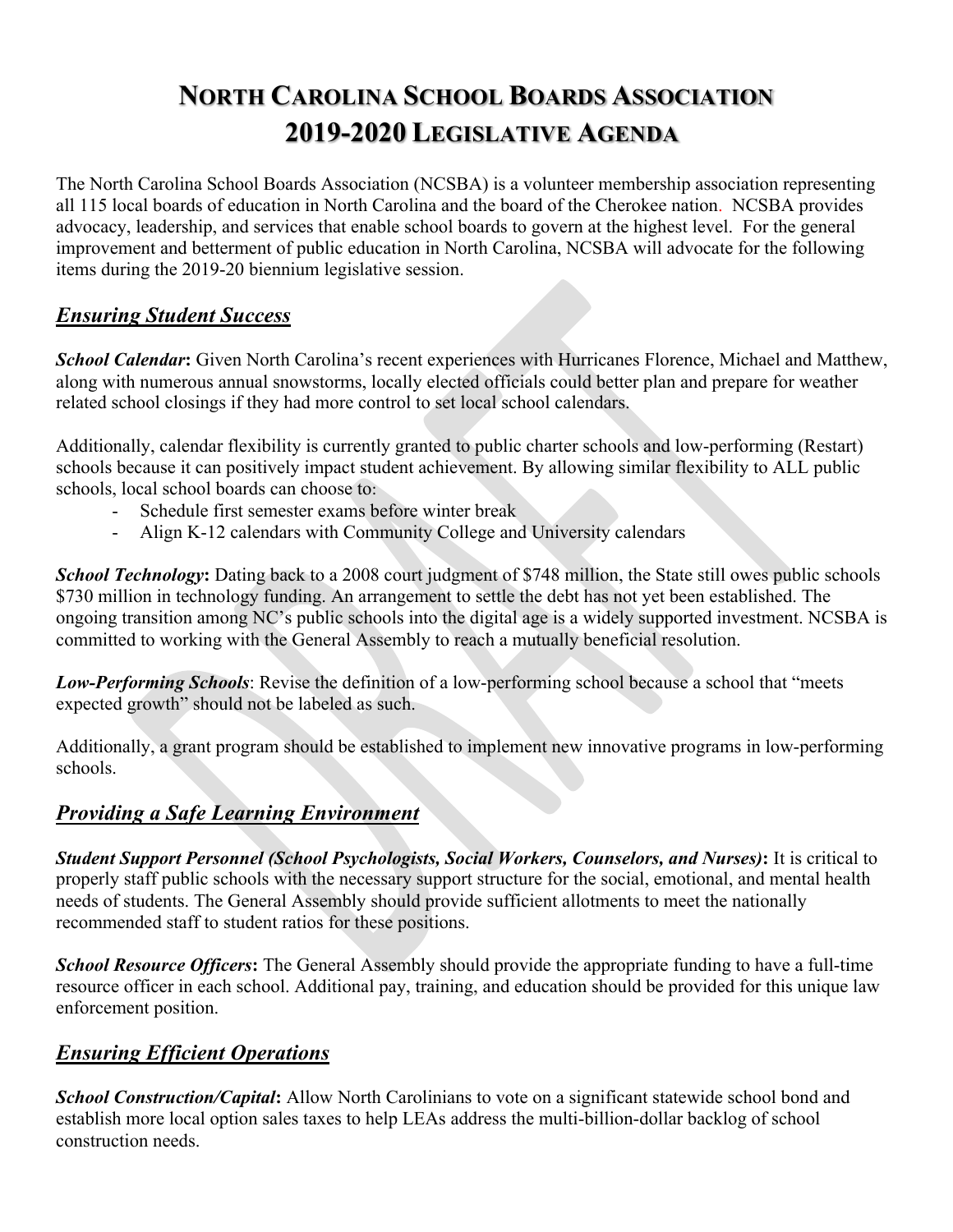*LEA/Charter School Relations:* Authorize county commissioners to transfer the appropriate per pupil tax dollars directly to charter schools, just like city LEAs receive their local funds. Currently, the county transfers the entire allotment to the LEA, then the LEA "writes a check" to each charter school. Revising the local distribution process ensures charter schools receive their fair share of local tax dollars on the same day as LEAs.

*Sales Tax Refund*: Cities, counties, public universities, charter schools, and private schools currently receive a state sales tax refund. The State eliminated the ability for local boards of education to directly receive a state sales tax refund in 2005. The General Assembly should reinstate the state sales tax refund to bring local boards of education in-line with other government entities.

#### *Recruiting and Retaining Top Talent*

*Teacher Pay*: In addition to ensuring the average base salary continues an upward trajectory, lawmakers should reinstate supplements for teachers who earn advanced degrees. Veteran teachers, who have received only one permanent pay increase in recent years, should receive special consideration during the biennium.

Additionally, the General Assembly should consider a "team bonus." For instance, K-2 teachers provide the foundation for 3<sup>rd</sup> grade reading teachers to receive a bonus, therefore, they too should get a piece of the pie. The same can be said for K-3 teachers when it comes to  $4<sup>th</sup>$  grade math bonuses.

*Principal Pay*: Principal pay is now based solely on the size and performance of the school. Years of experience as a principal (was formerly based on years as an educator) should also be a factor in the salary formula. A tenth-year principal will be more effective than a first-year principal.

Additionally, extend the 2016-17 hold harmless clause for principals.

*School Finance Officer***:** School finance officers should be provided the same opportunity for dismissal procedures as all other employees and the same contractual terms as assistant and associate superintendents. This would provide the necessary whistle-blower protections when the unusual need arises.

#### *Accountability*

**School Grades:** Principal salaries and teacher bonuses are determined by student growth scores. Therefore, it only makes sense to use a similar method to determine a school's grade. Increasing the current weight of student growth from 20% will more accurately reflect the school's impact on increasing student achievement.

Additionally, make permanent the 15-point scale for A-F school grades. The system is scheduled to revert to a 10-point scale for the 2019-20 school year.

*Ethics Training for School Administrators***:** School administrators involved in the making or administration of contracts should be required to have at least two hours of ethics training upon such employment and in oddnumbered years thereafter.

*Fiscal Accountability***:** NCSBA supports local legislation when a local board of education desires to transfer fiscal accountability to school boards – including the ability to raise revenue - so that they can be held accountable for all aspects of public education in that service area. This would allow NC school boards to operate similarly to over 90% of the school boards in the country.

*Opportunity Scholarships & Education Savings Accounts*: Measures should be in place that allow parents to compare private schools receiving public taxpayer dollars with public schools. Among the options, require a